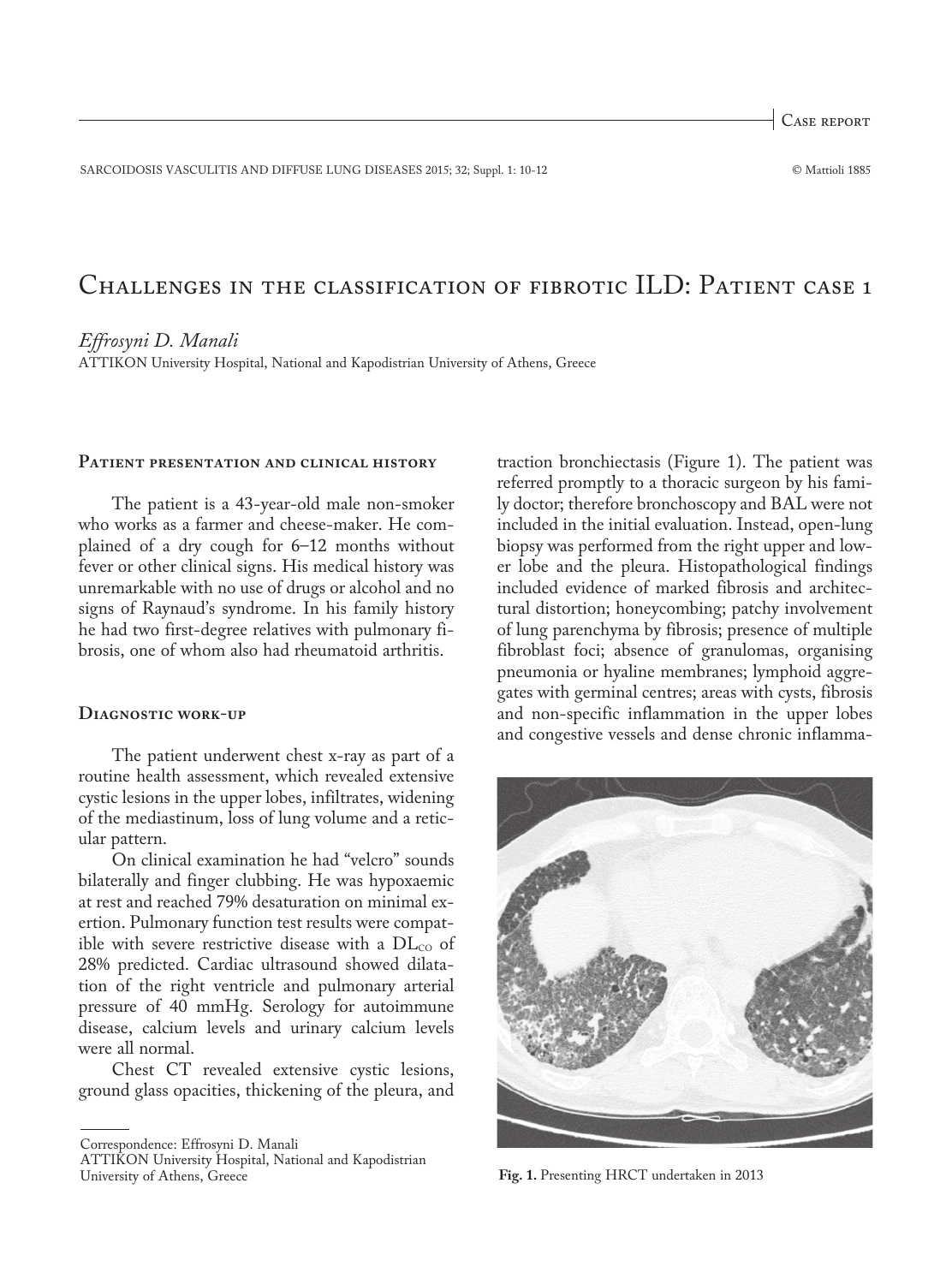

**Fig. 2.** Histology

tory infiltration in the pleura. There was no vasculitis or features of malignancy. Overall the features were compatible with a UIP pattern (Figure 2).

## **Diagnosis and classification**

On the basis of the clinical, pathological and radiological findings, six possible diagnoses were considered: 1) chronic hypersensitivity pneumonitis mostly due to his environmental and professional exposures, 2) lung-dominant collagen tissue disease mostly due to his young age and the family history that included members with rheumatoid arthritis; 3) familial ILD due to the fact that two first-degree relatives had already deceased diagnosed with ILD; 4) idiopathic pleuroparenchymal fibroelastosis due to the excessive thickening of the pleura in the upper lobes; 5) sarcoidosis due to his young age and predominance of the lesions in the upper and middle lobes, or 6) unclassifiable IIP. Based on clinical behaviour the patient was classified as having progressive, irreversible disease with the potential for stabilisation, according to the classification by Travis et al. 2013 (1).

## **Management and follow-up**

The patient was started on corticosteroids and advised to avoid his usual work environment but continued to deteriorate. Several months later he presented with a productive cough with further progressive deterioration in blood gases and a  $DL_{CO}$  of 19% predicted. PET/CT failed to provide any further useful information and his diagnosis remained one of unclassifiable IIP. However, due to the fact that the patient had two first-degree relatives with documented ILD, the criteria for familial pulmonary fibrosis were fulfilled and the patient underwent testing for genetic predisposition. As is described in the literature, both the radiological and pathological data of familial pulmonary fibrosis are often unclassifiable (2). While the results were pending, the patient and his family were informed about lung transplantation and agreed to undergo pre-transplant evaluation. The patient is now enrolled in a lung transplantation waiting list.

# **Conclusion**

This case highlights a difficult diagnosis in a very young man with severe disease. The multidisciplinary team identified six potential diagnoses, but given the inconclusive nature of the patient's clinical, radiological and histopathological information, the case was initially categorised as unclassifiable IIP and ultimately as familial pulmonary fibrosis. The challenges that are still associated with accurate classification and the absence of guidance available to direct treatment in unclassifiable patients are under